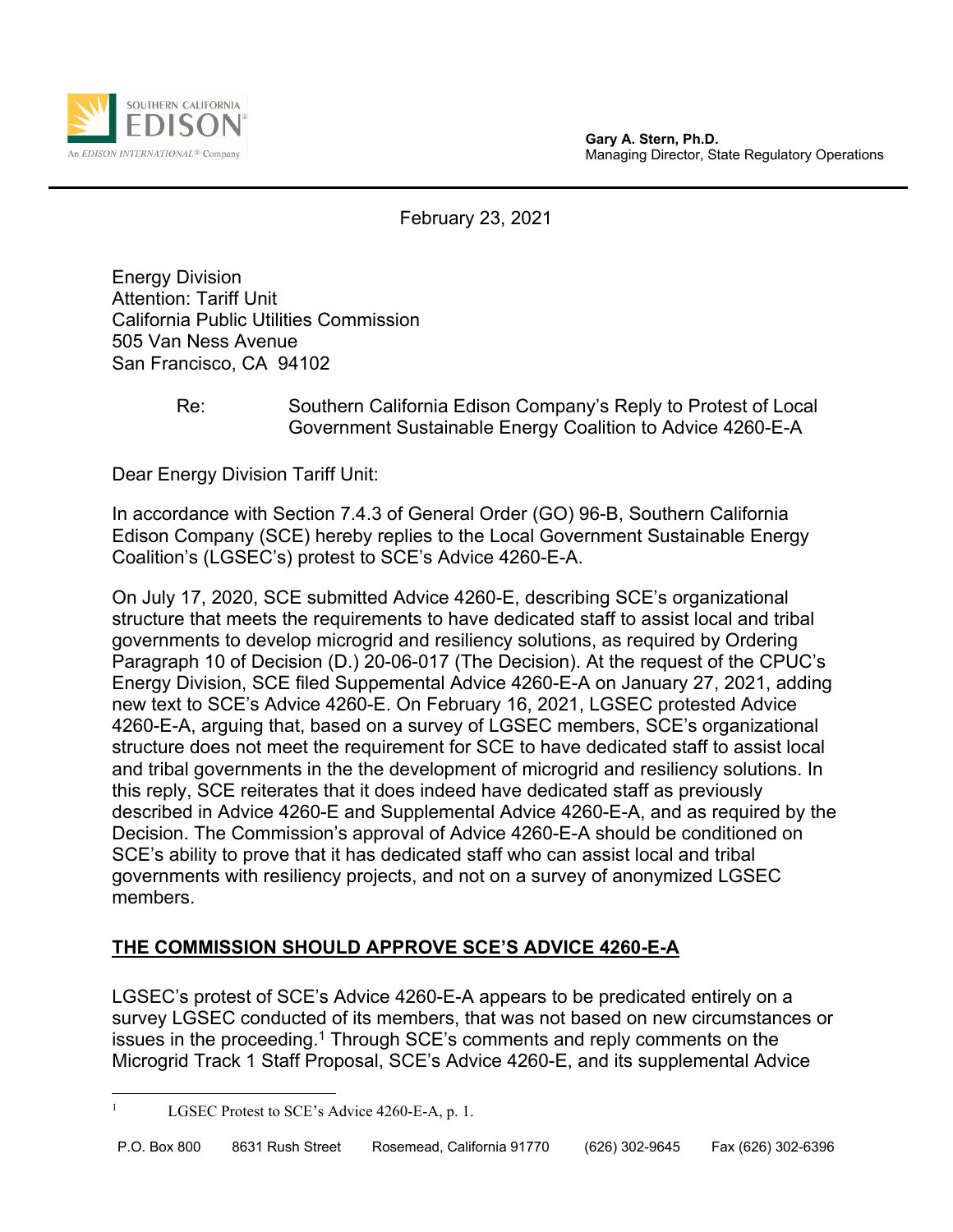Energy Division Tariff Unit Page 2 February 23, 2021

4260-E-A, SCE has continuously shown that it has dedicated representatives for local and tribal governments to assist those entities with developing microgrid and resiliency solutions.2 For example, Advice 4260-E-A details how SCE's Business Account Managers advise and guide local and tribal government entities through project prioritization, pre-application processes, permitting and utility interconnections, connect them with SCE resources and subject matter experts, and maintain up-to-date knowledge on microgrids, resiliency solutions, and other matters.<sup>3</sup> Selective responses from LGSEC's internal survey should not supersede the robust evidence SCE has put forth demonstrating it has dedicated staff to assist local and tribal governments with developing microgrid and resiliency projects.

Further, LGSEC's membership is not restricted to local and tribal governments in SCE's territory, nor local and tribal governments at all. Rather, LGSEC's membership includes several entities that are neither local nor tribal governments, such as clean energy coalitions, waste reduction agencies, and climate advocacy groups.4 LGSEC did not provide any data on what the specific survey questions were, which member organizations replied to the survey, or what percentage of members responded, making it unclear whether the respondents are actually local or tribal governments in SCE's territory. As such, it is inappropriate to rely on LGSEC's survey results to determine that SCE has not complied with Ordering Paragraph 10 of the Decision. Regardless, SCE welcomes the local and tribal government LGSEC members to provide SCE feedback related to discussing the development of microgrid and resiliency solutions or suggestions to improve communication and engagement.

While the Commission's disposition of SCE's Advice 4260-E-A should not be conditioned on LGSEC's survey, SCE responds to each challenge identified by LGSEC in the following section.

## **SCE HAS STAFF DEDICATED TO LOCAL AND TRIBAL GOVERNMENTS WHO CAN ASSIST IN THE DEVELOPMENT OF MICROGRID AND RESILIENCY PROJECTS**

Each city, county, and tribe in SCE's territory has a dedicated Government Relations Manager and Business Account Manager. The role of the Government Relations Manager is to manage relationships with local and tribal governments, which includes outreach and education related to SCE activities, such as wildfire mitigation and PSPS impacts, and education on state-mandated policy initiatives such as energy efficiency, renewable energy sources, distributed generation, transportation electrification, community resiliency, and other programs.5 The role of the Business Account Manager

<sup>2</sup> SCE's Comments on Track 1 Microgrid and Resiliency Strategies Staff Proposal, pp. 48-50; SCE's Reply Comments on Track 1 Microgrid and Resiliency Strategies Staff Proposal, p. 11; SCE's Advice 4260-E, pp. 1-2; and SCE's Advice 4260-E-A, p. 2.

<sup>3</sup> SCE's Advice 4260-E-A, pp. 2-5.

<sup>4</sup> LGSEC's Coalition Members, accessible at: https://www.lgsec.org/about/our-members/

<sup>5</sup> SCE's Advice 4268-E, p. 2.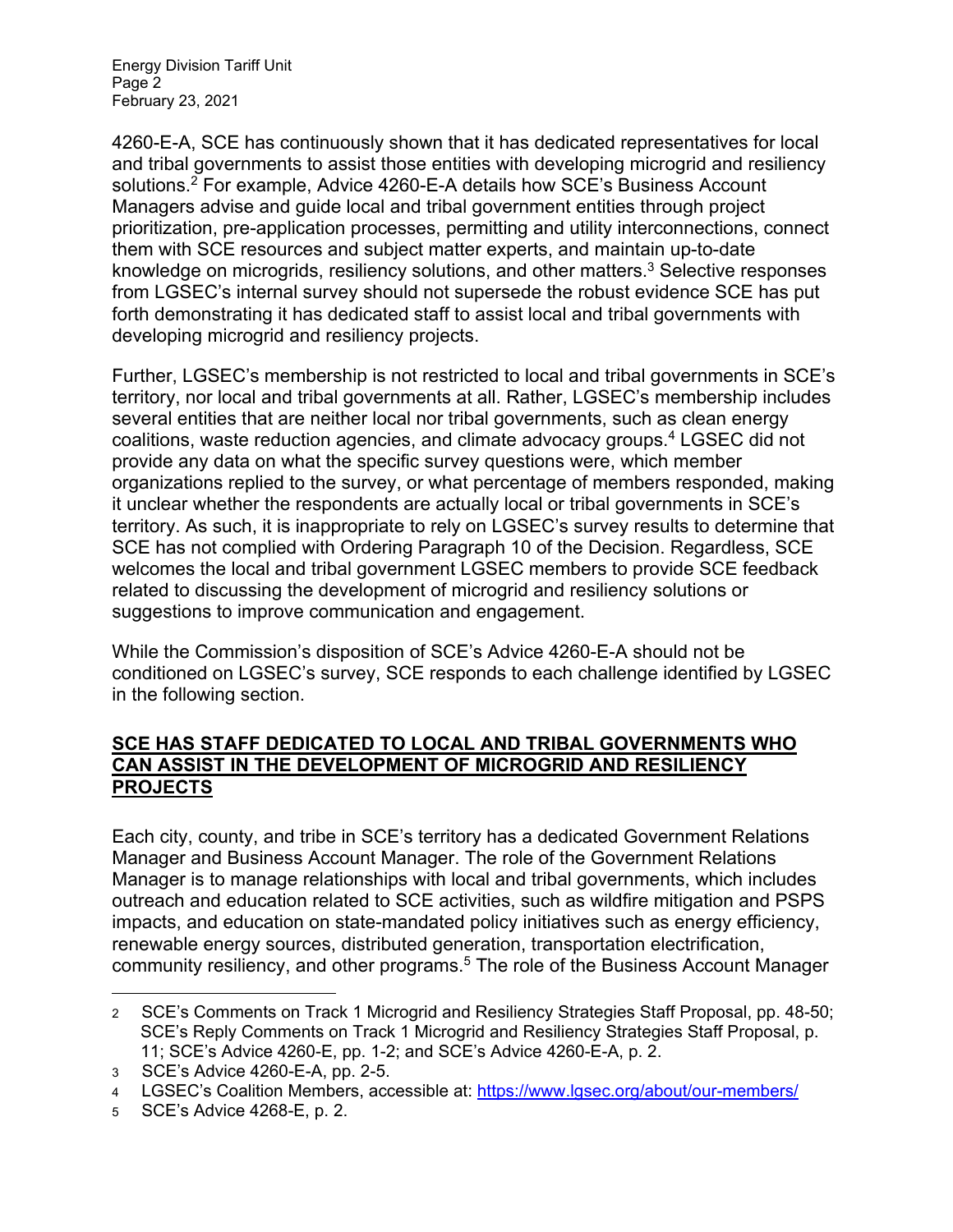is to assist local and tribal governments with everything from education and guidance on viable technology strategies to project installation, including microgrid and resiliency project assessment and development, application and interconnection agreement support, enrollment in SCE's programs, rates, and more.<sup>6</sup> SCE clarifies, however, that the sole function of these Business Account Managers is not just to assist on the development of microgrid and resiliency projects. These representatives have multifaceted roles and it would be an inefficient use of customer funds to dedicate staff to solely assisting local and tribal government with microgrid and resiliency projects.

In addition, and as discussed in Advice 4260-E-A, 4259-E, and 4259-E-A, in 2020, SCE deployed its Microgrids for Developers web page with the specific objective of assisting entities such as local and tribal governments with microgrid and resiliency project development.7 Further, and as discussed in Advice 4258-E-A, the workshops mandated by this proceeding, as well as the PSPS Working Groups, will provide additional opportunities for local and tribal governments to engage with SCE on microgrids, resiliency, PSPS impacts, and much more.<sup>8</sup>

SCE works with local and tribal government representatives and seeks feedback from them to improve communication processes, decrease organizational siloes, and engage other SCE subject matter experts as needed. As discussed in Advice 4260-E-A, SCE Business Account Managers and their leadership consistently seek feedback during their discussions with local and tribal governments.<sup>9</sup> Satisfaction surveys are routinely circulated to SCE customers, including local and tribal governments, for feedback. SCE will also use the workshops mandated by this proceeding to provide an additional avenue for feedback regarding SCE's outreach practices, including on microgrid and resiliency projects, electric grid and infrastructure plans, weather forecasting, and PSPS events.

Lastly, SCE supports continuous improvement in its communication with local and tribal governments and encourages LGSEC members to attend the workshops mandated by this proceeding and the PSPS Working Groups for additional opportunities to discuss SCE's work related to resiliency, microgrids, and PSPS. The Microgrid workshops will include a Collaborative Planning Session to improve engagement with local governments and tribal governments.10 Finally, SCE has a Government Advisory Panel, made up of representatives of local and tribal governments, whom SCE meets with regularly to provide updates and receive feedback on the company's initiatives and programs such as wildfire mitigation, PSPS impacts, clean energy resources, and economic development programs.

<sup>6</sup> *Id*, pp. 2-3.

<sup>7</sup> SCE's Advice 4260-E-A, p. 2; SCE's Advice 4259-E, p. 2; SCE's Advice 4259-E-A, pp. 2-3.

<sup>8</sup> SCE's Advice 4258-E-A, pp. 2-5.

<sup>9</sup> SCE's Advice 4260-E-A, p. 4.

<sup>10</sup> SCE's Advice 4258-E-A, pp. 4-5.